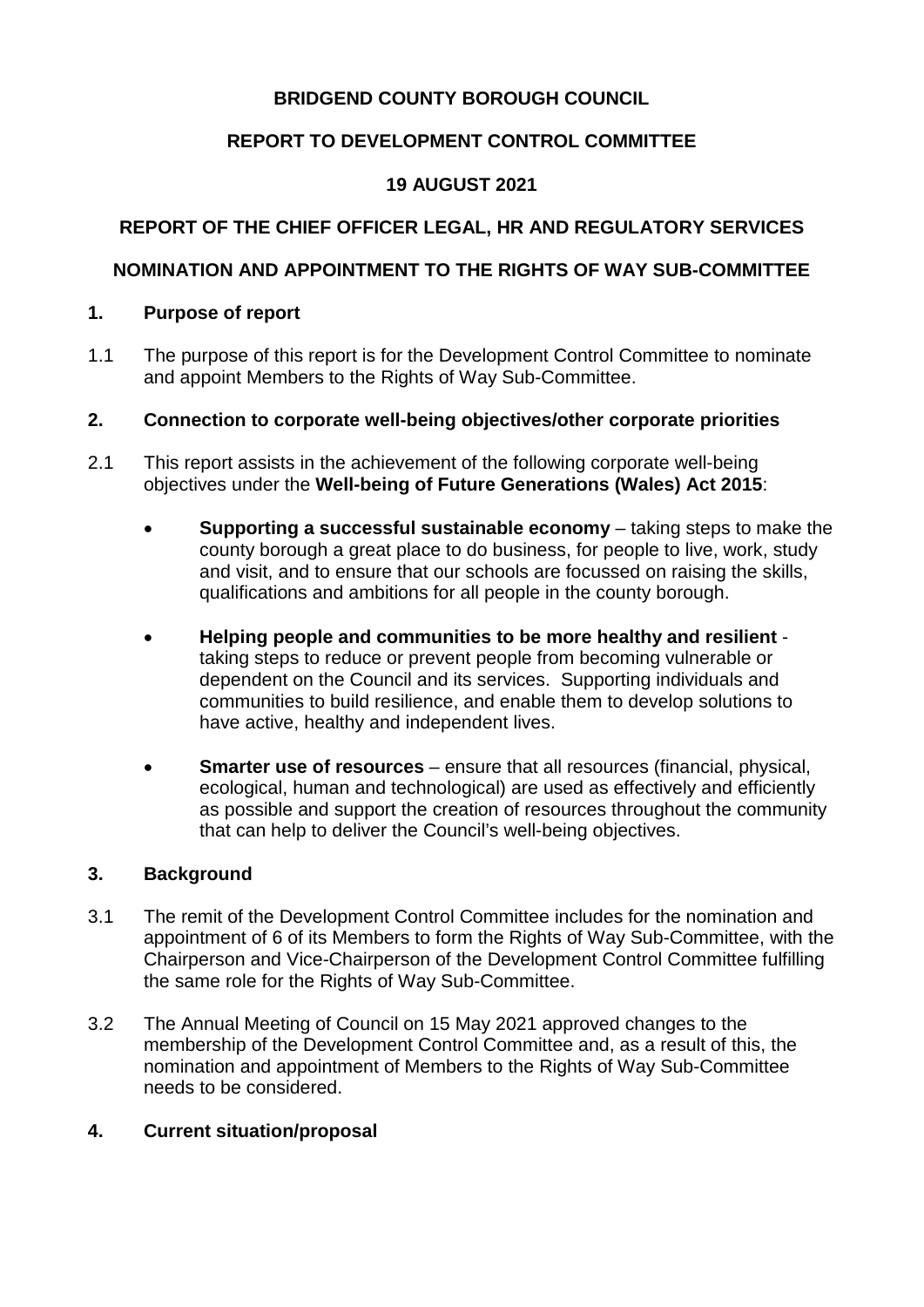- 4.1 The Rights of Way Sub-Committee currently consists of six Members of the Development Control Committee and it is proposed that no change is made to the number of Members on the Sub-Committee.
- 4.2 The recommended composition of the Sub-Committee, based upon the number of Members it comprises of, is as follows:-

Labour - 2 Members – (to include the Chairperson and Vice-Chairperson of the Development Control Committee Independent/Alliance - 1 Member Conservative - 1 Member Llynfi Independents - 1 Member Plaid Cymru - 1 Member

### **5. Effect upon policy framework and procedure rules**

5.1 This report accords with the Council Procedure Rules as set out in Part 4 of the Authority's Constitution.

## **6. Equality Act 2010 implications**

6.1 The protected characteristics identified within the Equality Act, Socio- economic Duty and the impact on the use of the Welsh Language have been considered in the preparation of this report. As a public body in Wales, the Council must consider the impact of strategic decisions, such as the development or the review of policies, strategies, services and functions. It is considered that there will be no significant or unacceptable equality impacts as a result of this report.

# **7. Well-being of Future Generations (Wales) Act 2015 implications**

- 7.1 The Act provides the basis for driving a different kind of public service in Wales, with 5 ways of working to guide how public services should work to deliver for people. The following is a summary to show how the 5 ways of working to achieve the wellbeing goals have been used to formulate the recommendations within this report:
	- Long-term The approval of this report will assist in the long term planning of the business of the Council in both the short term and in the long-term.
	- Prevention The proper composition of Council Committees meets the requirements of the Local Government and Housing 1989 Act in achieving political balance and the allocation of Committee seats which supports the effective decision making of the Council.
	- Integration The report supports all the well-being objectives.
	- Collaboration Consultation has taken place with the Group Leaders and Independent Members regarding the allocation of memberships of Committees and other bodies and the allocation of Chairs to these, where appropriate.
	- Involvement Advance public notice of Council Committee meetings can ensure that the public and stakeholders can engage in these meetings. Agendas and minutes of all public meetings will be available in the Welsh language in compliance with the Welsh Language Standards.
- **8. Financial implications**